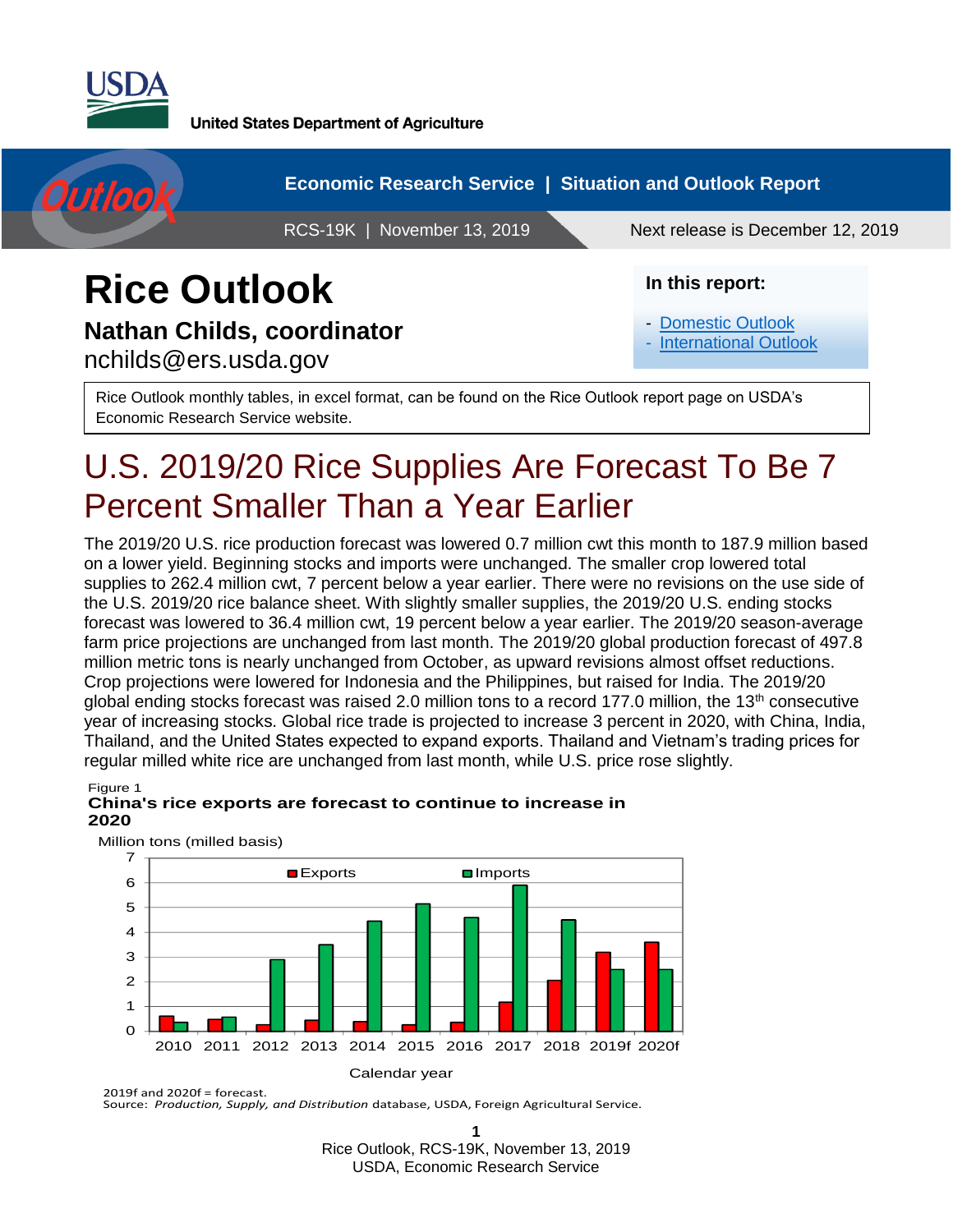# <span id="page-1-0"></span>**Domestic Outlook**

## <span id="page-1-1"></span>U.S. 2019/20 Rice Crop Forecast Lowered to 187.9 Million Cwt

The only supply-side revision to the 2019/20 U.S. rice balance sheet was a 0.7-million cwt reduction in the production forecast to 187.9 million cwt, down 16 percent from a year earlier. This month's reduction in the crop forecast was due to a slightly lower yield forecast reported by NASS in the November *Crop Production* report. At 7,587 pounds per acre, the 2019/20 U.S. average yield is down 29 pounds from the previous forecast and 104 pounds below a year earlier. Yields were lowered slightly this month for both Louisiana and California. U.S. 2019/20 harvested area remains estimated at 2.48 million acres, 15 percent below a year earlier.

By class, the 2019/20 U.S. long-grain production forecast was lowered 0.5 million to 127.1 million cwt, down 22.5 percent from a year earlier. This substantial reduction in the long-grain crop is primarily due to lower area largely resulting from persistent and heavy rainfall during most of the planting season in much of the South—especially in the Delta. Nearly all U.S. long-grain rice is grown in the South, with the Delta the largest producing region. The 2019/20 combined U.S. medium- and short-grain production forecast was lowered 0.2 million cwt to 60.9 million cwt, up 1 percent from a year earlier.

Harvested area in 2019/20 is estimated to be lower than a year earlier in all reported rice producing States, with Arkansas accounting for 69 percent of the 438,000-acre decline. At 1.13 million acres, rice harvested area in Arkansas is estimated to be 21 percent below a year earlier. Yields are anticipated to be below 2018/19 in all reported States except California and Mississippi, where yields are projected up 1 percent and unchanged in those States, respectively. Louisiana's yields are projected to drop the most in 2019/20, projected down more than 7 percent from the previous year. The Arkansas 2019/20 yield is projected to be down just 20 pounds per acre from a year earlier. Rice production in 2019/20 is projected to be smaller than a year earlier in all reported U.S. rice producing States, with Arkansas accounting for 64 percent of the 36.3-million cwt projected U.S. decline. Production is projected to drop 21-24 percent in Arkansas, Missouri, and Texas, 12-17 percent in Louisiana and Mississippi, and just 1 percent in California.

Except for small areas in the upper Delta, harvest of the 2019/20 spring-planted rice crop is virtually complete across most of the South. In Southwest Louisiana and Texas, harvest of the ratoon crop—a partial second crop harvest from the stubble remaining in the field after the harvest of the main crop continues. The impact on yields and quality on the unharvested rice in the South by the recent abnormally cold weather—including frost in some areas—is unknown. Although planting in California was delayed by an unusually cold and wet late-May, conditions during the summer were quite favorable for producing rice, with the harvest pace slightly ahead of normal by late October. Except for small areas of late-planted rice, harvest of the 2019/20 California rice crop is virtually complete.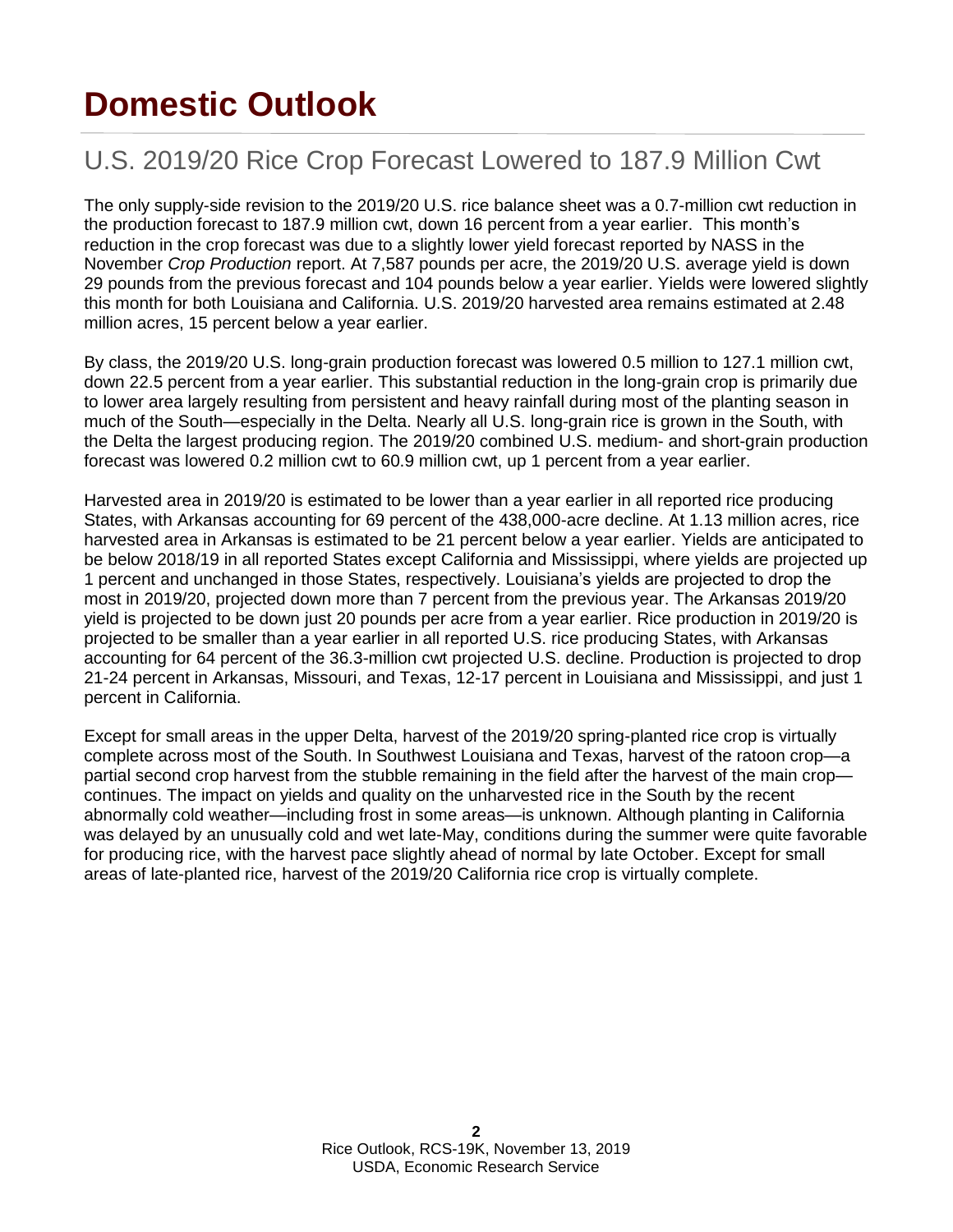#### Figure 2 **Rice production is projected to be smaller in 2019 in all reported rice producing States 1/**



2019f = forecasts. 1/ These 6 States account for more than 99 percent of U.S. rice production. Source: USDA, National Agricultural Statistics Service, Quick Stat data base.

## U.S. 2019/20 Total Rice Supplies Projected To Be 7 Percent Smaller than a Year Earlier

The forecasts for beginning stocks and imports were not revised this month. Beginning stocks for 2019/20 remain estimated at 44.9 million cwt, 53 percent larger than a year earlier. Long-grain beginning stocks remain estimated at 32.6 million cwt, more than 60 percent higher than a year earlier. Combined medium- and short-grain beginning stocks remain estimated at 10.2 million cwt, up 34 percent from a year earlier. Stocks of brokens—not reported by length of grain—remain estimated at 2.1 million cwt, up 46 percent from a year earlier.

The 2019/20 U.S. all-rice import forecast remains at a record 29.6 million cwt, up 2 percent from a year earlier. Through September 2019, total imports on a product-weight basis were reported at 164,800 tons, up 21 percent from a year earlier. Long-grain imports in 2019/20 remain forecast at a record 24.0 million cwt, up 2.5 percent from a year earlier. Aromatic varieties from Thailand, India, Pakistan, and Vietnam are expected to account for the bulk of U.S. long-grain rice imports in 2019/20. Through September 2019, the U.S. imported 123,898 tons of long-grain rice, up 25 percent from September 2018, with jasmine rice from Thailand accounting for most of the increase. Imports of basmati rice from India and Pakistan were also larger than a year earlier through September.

U.S. medium- and short-grain imports remain forecast at 5.6 million cwt, fractionally above a year earlier. The medium- and short-grain import forecast assumes continued large purchases by Puerto Rico of rice from China in 2019/20. In 2018/19, Puerto Rico made three purchases of around 21,000 tons of rice from China. Through September 2019, the U.S. imported 40,901 tons of medium- and short-grain rice, up 9.4 percent from a year earlier. China, Thailand, and India are currently the largest suppliers of medium- and short-grain rice to the United States, with China now the largest supplier. In September 2019, Puerto Rico imported almost 21,000 tons of medium- and short-grain rice from China—the first shipment in 2019/20—and about the same amount as imported in September 2018. Shipments through September 2019 from both Thailand and India were higher than a year earlier.

In total, the November production revision resulted in a 0.7-million cwt decrease in the 2019/20 total U.S. supply forecast to 262.4 million cwt, 7 percent below a year earlier. The long-grain 2019/20 total supply forecast was decreased 0.5 million cwt to 183.7 million cwt, almost 12 percent below a year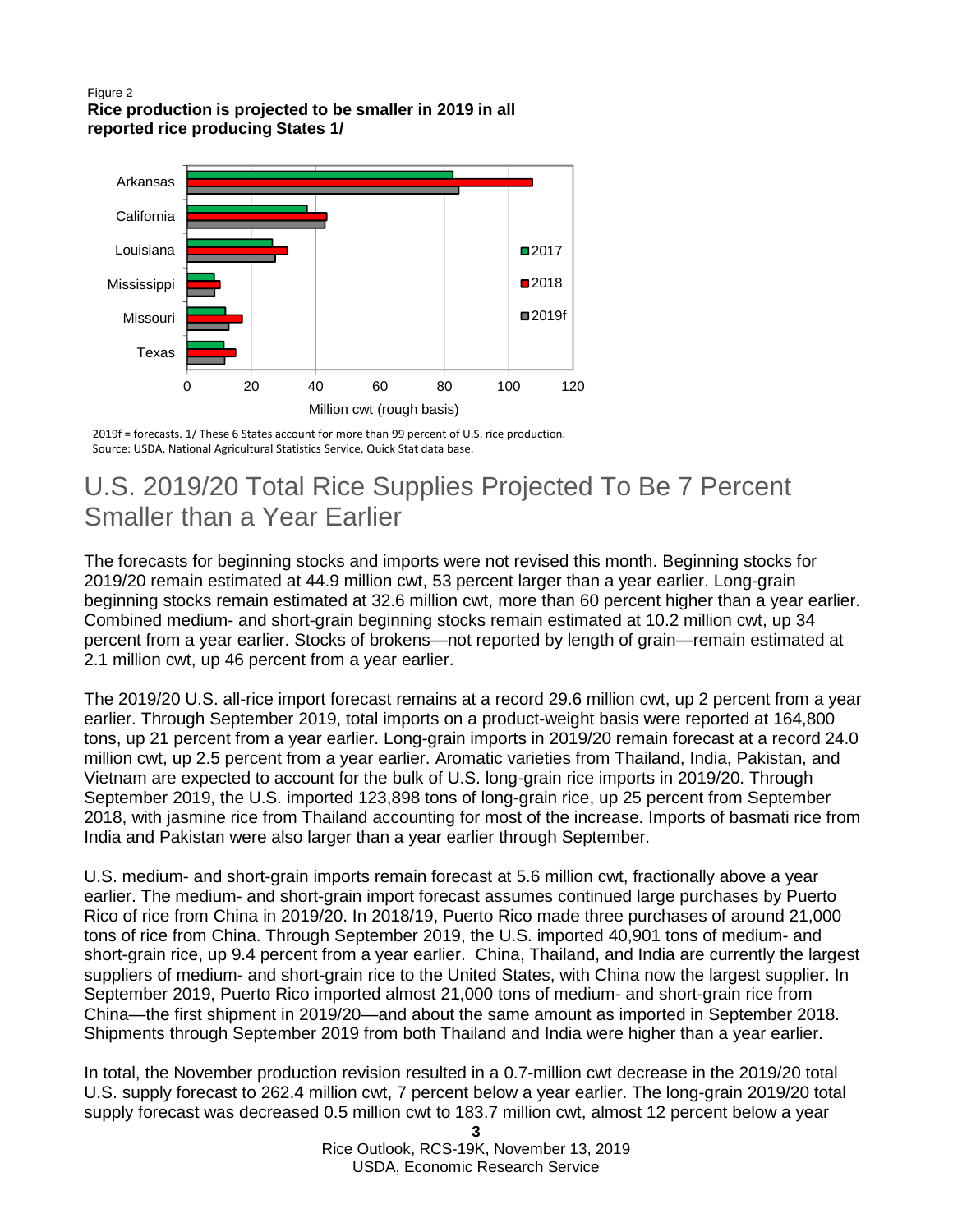earlier—a result of a much smaller crop. The medium- and short-grain supply forecast was reduced 0.2 million cwt to 76.7 million cwt, up 5 percent from a 2018/19—mostly due to a large carryin.

#### U.S. Medium- and Short-Grain Exports Are Projected To Increase 4 Percent in 2019/20

There were no revisions this month on the use side forecasts of the 2019/20 U.S. rice balance sheet. Total domestic and residual use for 2019/20 remains at 131.0 million cwt, 9 percent below a year earlier and the smallest since 2015/16. Long-grain domestic and residual use in 2019/20 remains forecast at 98.0 million cwt, more than 10 percent smaller than a year earlier. The substantial projected decline in long-grain domestic and residual use from the previous year is based on much smaller supplies. Medium- and short-grain domestic and residual use in 2019/20 remains forecast at 33.0 million cwt, 5 percent below a year earlier. The current forecast for medium- and short-grain domestic and residual use is nearly equal to the recent 5-year average.

All-rice exports for 2019/20 remain forecast at 95.0 million cwt, just 1.5 percent above a year earlier. Long-grain exports in 2019/20 remain forecast at 66.0 million cwt, nearly unchanged from a year earlier, despite an abnormally large carryover of outstanding sales from 2018/19. Mexico, Iraq, and Haiti account for the bulk of the abnormally large carryover of long-grain sales at the start of the 2019/20 market year. Latin America is projected to remain the top market for U.S. long-grain rice in 2019/20. The Middle East and Canada are projected to account for most of the remaining U.S. longgrain exports, with sales to Sub-Saharan Africa expected to remain small.

Through October 31, 2019, total commitments (sum of accumulated exports and outstanding sales) of long-grain rice to Mexico were reported in the weekly *U.S. Export Sales* at 416,600 tons, up 55 percent from a year earlier. Total commitments of long-grain rice (almost all rough-rice) to Nicaragua through October 31 were reported at 105,100 tons, up from just 800 tons a year earlier. Once a top market for U.S. rice, Nicaragua had been purchasing an increasing share of its rice imports from lower priced suppliers from South America since 2010/11. The U.S has just returned as the number one supplier of rice to Nicaragua in 2019/20. Total commitments of long-grain rice through October 31, 2019 to Iraq of 154,000 tons are up 27 percent from a year earlier.

U.S. medium- and short-grain exports in 2019/20 remain projected at 29.0 million cwt, up 4 percent from 2018/19. A large carryin of outstanding sales to Japan from the 2018/19 market and a likely increase in sales to North Africa are behind expectations for larger exports. Northeast Asia (primarily Japan, South Korea, and Taiwan) is expected to remain the top market for U.S. medium- and shortgrain exports. All imports of rice by these three countries are made as part of World Trade Organization agreements.

U.S. 2019/20 rough rice exports remain forecast at 33.0 million cwt, nearly unchanged from a year earlier. Long-grain shipments to Latin America account for the bulk of U.S. rough rice exports, with Mexico and Central America the top markets. For more than half a decade, the United States had lost market share in these markets to South American exporters, with relative prices a major factor. In 2018/19, the United States regained some market share in Mexico and in 2019/20 it has returned as the major supplier to Nicaragua. Through October 31, 2019, total commitments of U.S. long-grain rough-rice to Mexico totaled 403,500 tons, up 66 percent from a year earlier.

Currently, Libya and Mexico are the only markets for medium- and short-grain rough rice exports. Through October 31, 2019, total commitments of U.S. medium- and short-grain rough rice to Mexico totaled 30,700 tons, up from just 5,000 tons a year earlier. Mexico is typically a small buyer of mediumand short-grain rough rice, with long-grain the dominant purchase. To date, there have no U.S. sales of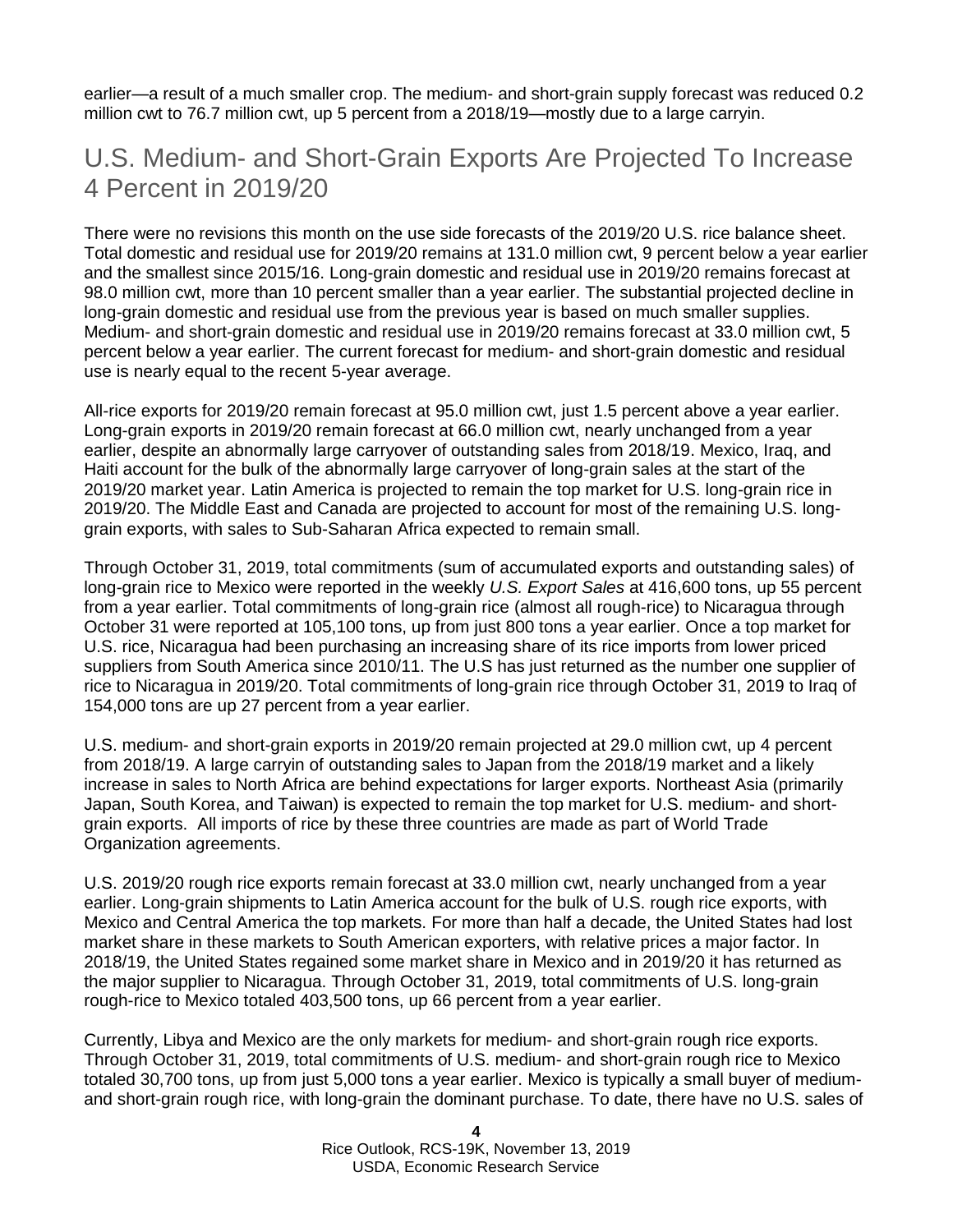medium- and short-grain rough rice to Libya in the 2019/20 market year. However, in 2018/19 the United States sold 41,500 tons of medium- and short-grain rough rice to Libya. Prior to 2017/18, Turkey was a regular large buyer of U.S. medium- and short-grain rough rice, but it has not made any purchases since and is not expected to return as a buyer in 2019/20.

U.S. 2019/20 milled rice exports (combined milled and brown rice exports on a milled basis) remain projected at 62.0 million cwt, 2 percent above 2018/19. Haiti and Japan—the two largest markets for U.S. milled rice—are expected to account for most of the increase in U.S. milled rice exports in 2019/20, with Japan's increase due to carryover of sales from 2018/19. Through October 31, 2019, total commitments to Japan were reported at 205,500 tons, up 112 percent from a year earlier. For Haiti, total commitments through October 31, 219 were reported at 175,300 tons, up almost 2 percent from a year earlier. U.S. sales to Sub-Saharan Africa are projected to remain quite small as the U.S. is not price competitive in this huge and growing market.

The larger November production forecast resulted in a 2-percent decrease in projected 2019/20 U.S. ending stocks to 36.4 million cwt, 18 percent below a year earlier. The 2019/20 stocks-to-use ratio is forecast at 16.1 percent, down from 18.9 percent a year earlier. The long-grain ending stocks forecast was lowered 0.4 million cwt to 19.7 million cwt this month, almost 40 percent smaller than a year earlier. The long-grain stocks-to-use ratio is forecast at 12.0 percent, down from 18.6 percent in 2018/19 and the smallest since 2013/14. The medium- and short-grain ending stocks forecast was lowered 0.2 million cwt to 14.7 million cwt, up 44 percent from a year earlier. The medium- and shortgrain stocks-to-use ratio is forecast at 23.6 percent, well above 16.3 percent in 2018/19.

## California 2018/19 Season-Average Farm Price Raised \$2.00 to \$20.00 per Cwt

In October, NASS reported revised U.S. monthly cash prices and marketings for the 2018/19 market year and for August 2019. These revisions resulted in revised 2018/19 season-average farm prices (SAFP) for California medium- and short-grain, U.S. medium- and short-grain, and for all-rice. The longgrain 2018/19 SAFP remains estimated at \$10.80 per cwt, down 70 cents from a year earlier. The 2018/19 southern medium- and short-grain price remains estimated at \$12.30 per cwt, up 60 cents from a year earlier. The 2018/19 California medium- and short-grain SAFP was raised \$2.00 per cwt to \$20.00 per cwt, still down 10 cents from 2017/18. The higher California SAFP boosted the U.S. 2018/19 medium- and short-grain SAFP \$1.30 per cwt to \$17.60, up 60 cents from 2017/18 due to greater marketings of California rice and a higher southern medium- and short-grain price in 2018/19. These revisions resulted in a 30-cent increase in the 2018/19 all-rice SAFP to \$12.30 per cwt, down 60 cents from a year earlier, as lower long-grain prices in 2018/19 offset the higher average U.S. mediumand short-grain price.

There were no changes to the 2019/20 SAFP forecasts this month. The 2019/20 U.S. long-grain SAFP remains at \$11.80 per cwt, up \$1.00 from a year earlier, a result of much tighter supplies. The 2019/20 southern medium- and short-grain SAFP remains forecast at \$12.30 per cwt, unchanged from a year earlier, with little change in production projected. The California 2019/20 SAFP remains forecast at \$18.50 per cwt, down \$1.50 from the 2018/19 revised SAFP. Although the 2019/20 California rice crop is projected to be down 1 percent from a year earlier, the October 1, 2019, reported California rice stocks (combined stocks of milled and rough rice on a rough basis) of 3.6 million cwt were 65 percent larger than a year earlier. The U.S. 2019/20 medium- and short-grain SAFP remains forecast at \$16.50 per cwt, down \$1.10 from the year-earlier revised SAFP. The 2019/20 all-rice SAFP remains forecast at \$13.00 per cwt, up 70 cents from the year earlier revised SAFP.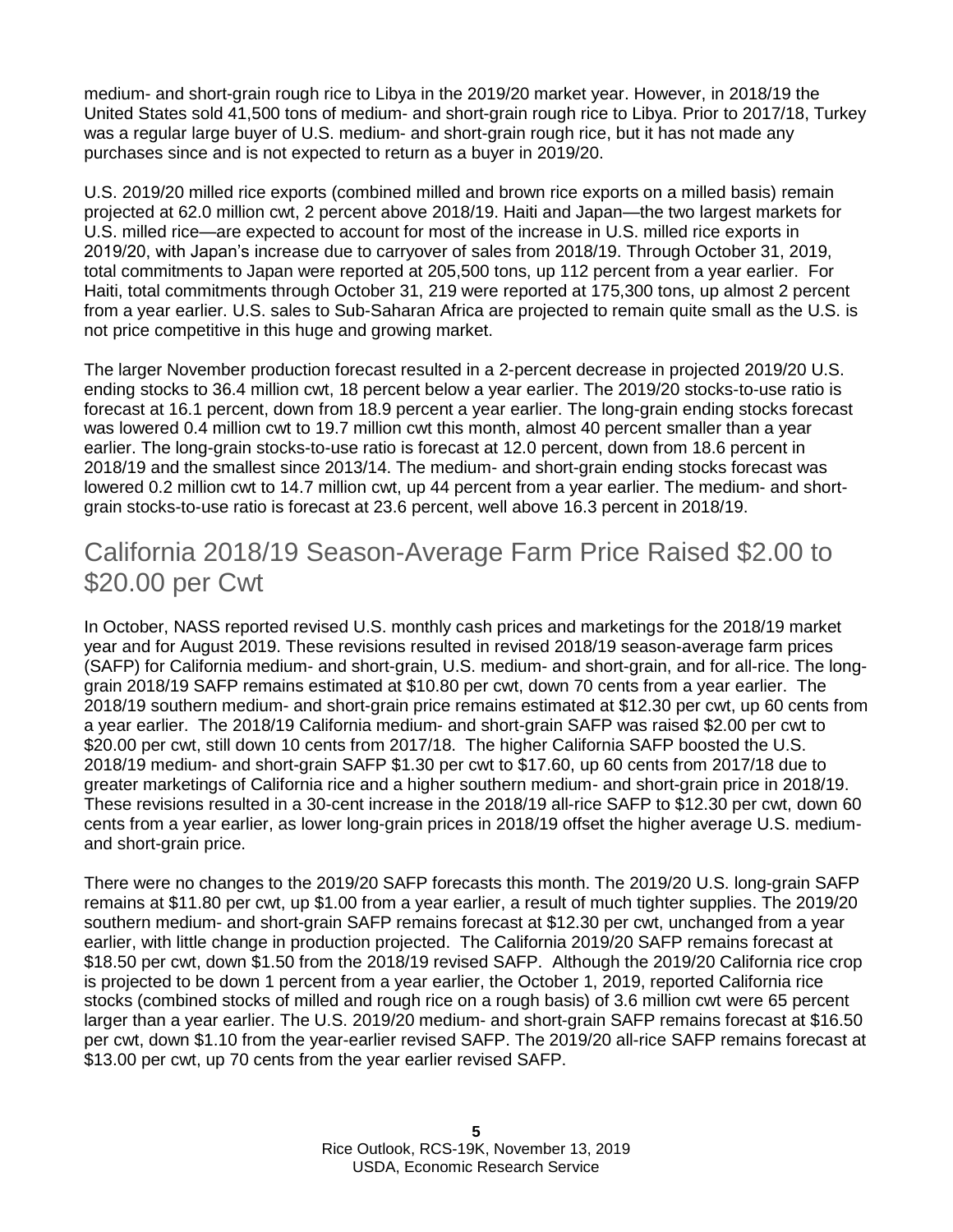# **International Outlook**

#### Production Forecasts for 2019/20 Raised for India, Lowered for Indonesia and the Philippines

Global rice production in 2019/20 is forecast at 497.8 million tons (milled basis), nearly unchanged from the previous forecast but 1.6 million tons below the year-earlier record. In 2019/20, global harvested area is projected to drop about 1.0 million hectares to 162.5 million hectares, while the global average yield of a record 4.58 tons per hectare (rough basis) is up fractionally from a year earlier.

On an annual basis, smaller projected crops for Bolivia, China, Cuba, Ecuador, India, Indonesia, Mali, Mozambique, Nepal, Panama, Paraguay, Taiwan, and the United States more than offset larger expected crops in Bangladesh, Burma, Cambodia, Cote d'Ivoire, Egypt, EU, Guyana, Iraq, Japan, Laos, Madagascar, Nigeria, Pakistan, the Philippines, Sierra Leonne, Sri Lanka, Thailand, and Vietnam.

China and India are projected to show the largest production declines in 2019/20, with China's production expected to drop 2.5 million tons and India's to drop 1.4 million tons. Harvested area is estimated lower for both countries. These are the two largest rice producing countries in the world and account for more than half of global rice production. U.S. production in 2019/20 is projected to decline almost 1.2 million tons, mostly due to much lower harvested area in the southern growing region. Egypt is expected to show the largest production increase in 2019/20, with production up 1.5 million tons due to a substantial area expansion caused by a relaxation of government imposed area constraints.

#### Export Forecasts for 2020 Lowered for Burma, Cambodia, and Thailand But Raised for India and Vietnam

Global rice trade in 2020 is projected at 46.2 million tons, down 0.1 million tons from the previous forecast, but 3 percent above the revised 2019 forecast. Despite the expected increase in 2020, global rice trade remains well below the 2017 record of 48.1 million tons, largely due to much smaller imports by Bangladesh, China, Nigeria, and Sri Lanka. The decline in global rice trade in these three countries since 2017 has been partially offset by steady import growth by the Philippines and Sub-Saharan Africa.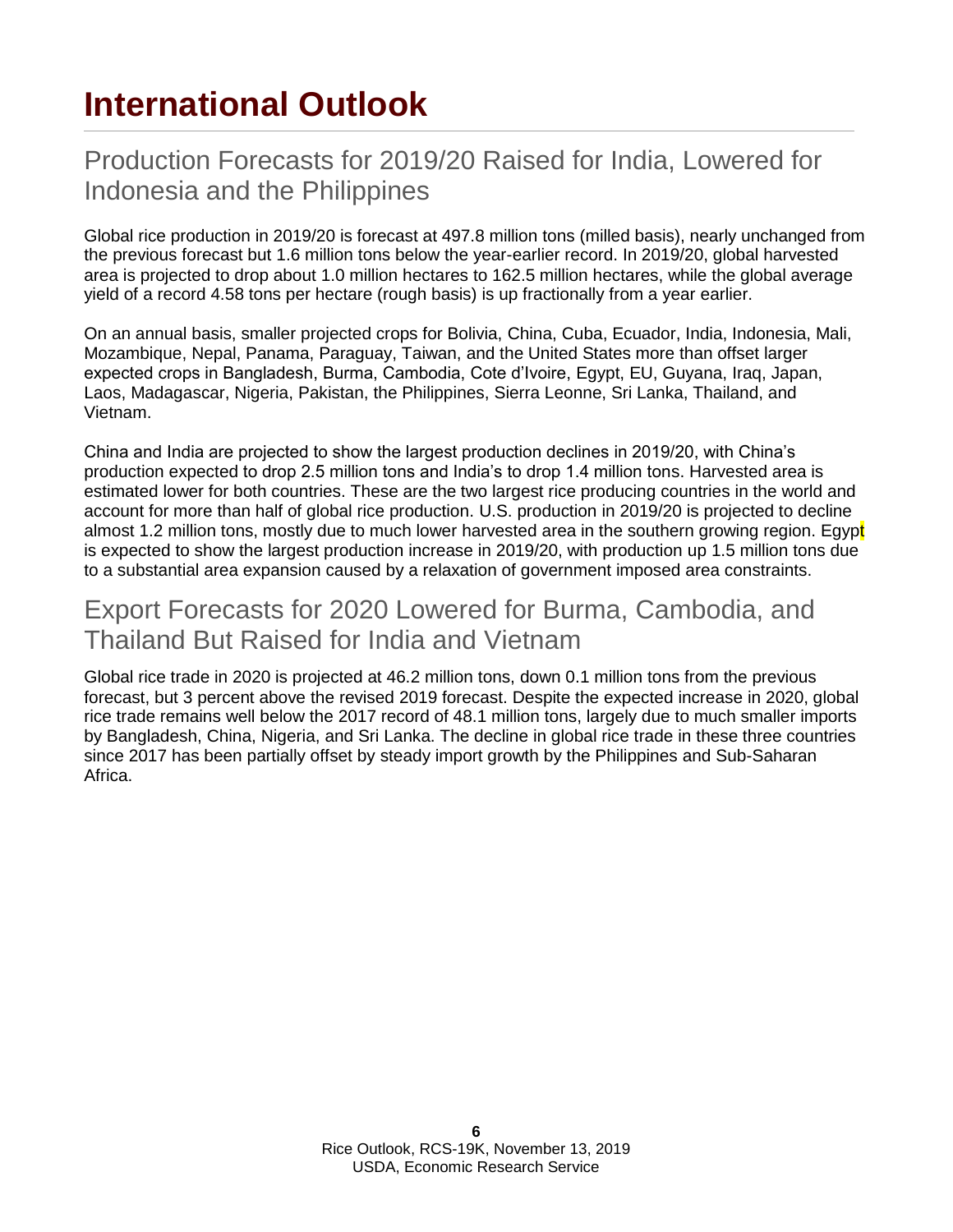|                                  |                     |                                         |                                          |                                 |                               | Table A - Global rice production, selected monthly revisions and year-to-year changes, November 2019                                                                                                                                                                                                                                                                                            |
|----------------------------------|---------------------|-----------------------------------------|------------------------------------------|---------------------------------|-------------------------------|-------------------------------------------------------------------------------------------------------------------------------------------------------------------------------------------------------------------------------------------------------------------------------------------------------------------------------------------------------------------------------------------------|
| <b>Country or</b><br>region      | Current<br>forecast | Change from<br>last month's<br>forecast | Percent<br>change from a<br>year earlier | Month-to-<br>month<br>direction | Year-to-<br>year<br>direction | Explanation and comments on revisions and year-to-<br>year change                                                                                                                                                                                                                                                                                                                               |
| 1,000 metric tons (milled basis) |                     |                                         |                                          |                                 |                               |                                                                                                                                                                                                                                                                                                                                                                                                 |
| Rice production in 2020          |                     |                                         |                                          |                                 |                               |                                                                                                                                                                                                                                                                                                                                                                                                 |
| Bangladesh                       | 35,500              | 0                                       | 1.4%                                     | ➡                               | ✿                             | Projected annual increase to a record high is due to the<br>reported harvest of a record boro crop this spring.                                                                                                                                                                                                                                                                                 |
| China                            | 146,000             | 0                                       | $-1.7%$                                  | ➡                               | ⇩                             | The small expected production decline in 2019/20 is<br>based on reduced harvested area and a lower yield.<br>The lower area is partly due to government supply-side<br>structural reforms that are encouraging farmers to to<br>shift rice area to soybeans. Adverse weather also<br>reduced early indica rice area and yields.                                                                 |
| Congo, D.R.                      | 252                 | 63                                      | 0.0%                                     | 合                               | $\Rightarrow$                 | Harvested area forecast was raised 33 percent.                                                                                                                                                                                                                                                                                                                                                  |
| Egypt                            | 4,300               | 0                                       | 53.6%                                    | $\Rightarrow$                   | ⋒                             | The incresase in production in 2019/20 is due to a 65-<br>percent expansion in harvested to 760,000 hectares, a<br>result of relaxed enforcement of Government-imposed<br>area restrictions. In 2018/19, these restrictions were<br>enforced, resulting in a 39-percent area reduction and a<br>35-percent drop in production.                                                                  |
| India                            | 115,000             | 1,000                                   | $-1.2%$                                  |                                 | ⇩                             | The upward revision is based on the Government of<br>India's reported kharif crop harvest and expectations of<br>larger plantings for the second season rabi crop. The<br>year-to-year production decline is due an expected 1.0-<br>million hectare drop in total harvested area.                                                                                                              |
| Indonesia                        | 36,500              | $-900$                                  | $-0.5%$                                  | Л,                              | ⇩                             | Delayed onset of the monsoon has led to severe<br>drought across most of Java, Bali, and Nusa Tenggare<br>that has prevented the planting of the main season<br>crop. Reservoir levels are below normal as well. The<br>downward revision was primarily due to a reduced<br>harvested area forecast. A slight year-to-year decline in<br>production is projected due to smaller harvested area. |
| Mozambique                       | 228,000             | $-32$                                   | $-31.1%$                                 | $\overline{\phantom{a}}$        | ⊕                             | Downward revision based on a normal yield.                                                                                                                                                                                                                                                                                                                                                      |
| Peru                             | 2,150               | $-50$                                   | 0.0%                                     | ⊕                               | $\Rightarrow$                 | Downward revision based on a 20,000-hectare reduction<br>in harvested area to 415,000 hectares.                                                                                                                                                                                                                                                                                                 |
| Philippines                      | 12,000              | $-200$                                  | 2.3%                                     | д                               | ⇑                             | Production forecast is revised down due to a 150,00-<br>hectare drop in harvested area to 4.7 million hectares, a<br>response to lower rice prices and more profitable<br>planting options. Production is still expected to be<br>larger than in 2018/19 due to a higher yield.                                                                                                                 |
| Senegal                          | 816,000             | 136,000                                 | 0.0%                                     |                                 | $\Rightarrow$                 | The much higher production forecast is due to a revised<br>2019/20 yield. The 2018/19 yield was also raised.                                                                                                                                                                                                                                                                                    |
| <b>United States</b>             | 5,967               | $-22$                                   | $-16.2%$                                 | ⊕                               | ⊕                             | The downward revision in production is due to a smaller<br>yield. On an annual basis, the substantial drop in<br>production is the result of a big drop in harvested area<br>in the southern growing region, mostly due to adverse<br>weather during the planting season.                                                                                                                       |
| Rice production in 2019          |                     |                                         |                                          |                                 |                               |                                                                                                                                                                                                                                                                                                                                                                                                 |
| Colombia                         | 1,691               | 51                                      | $-4.1%$                                  | ✿                               | $\color{red} \bigoplus$       | Upward production revision is based on a reported<br>record vield.                                                                                                                                                                                                                                                                                                                              |
| Congo, D.R.                      | 252                 | 63                                      | 0.0%                                     | Ħ                               | $\Rightarrow$                 | Upward production revision is based on a 135,000-<br>hectare increase in harvested area to 550,000 hectares.                                                                                                                                                                                                                                                                                    |
| Guinea                           | 1,544               | 44                                      | 6.4%                                     | ✿                               | ✿                             | The upward revision in production is based on a<br>reported higher yield.                                                                                                                                                                                                                                                                                                                       |
| Mozambique                       | 331                 | 63                                      | 27.3%                                    | ⇑                               | ⇑                             | Both the monthly revision and year-to-year increase are<br>due to a much higher yield.                                                                                                                                                                                                                                                                                                          |
| Senegal                          | 816                 | 170                                     | 9.1%                                     | ✿                               | ✿                             | The upward revision in production is based on slightly<br>more area and a much higher yield.                                                                                                                                                                                                                                                                                                    |

Source: Created by USDA, Economic Research Service with data from USDA, Foreign Agricultural Service, Production, Supply and Distribution Database.

**7**

Rice Outlook, RCS-19K, November 13, 2019 USDA, Economic Research Service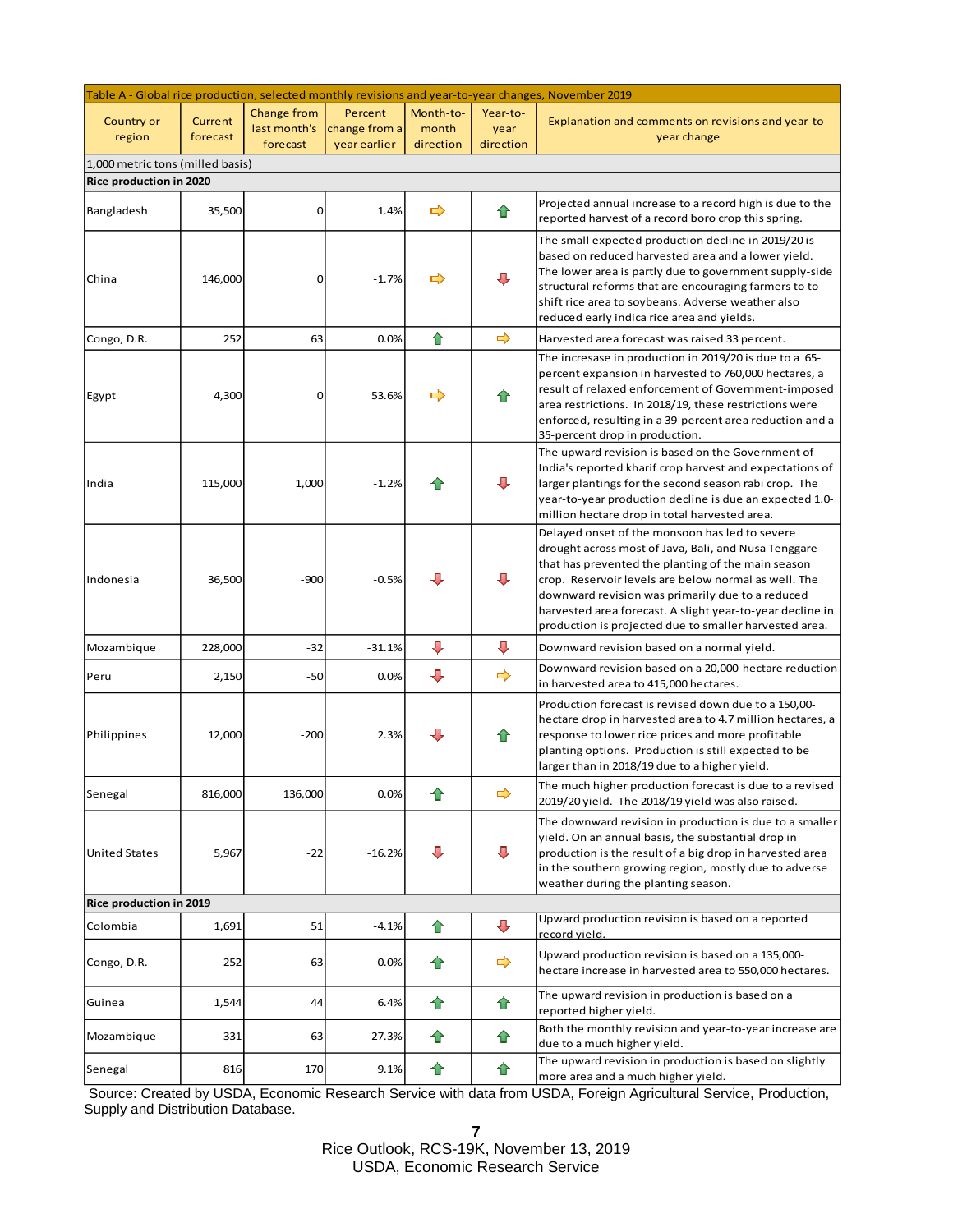| Table B - Selected rice importers at a glance (1,000 MT), November 2019 |                     |                                         |                                      |                                 |                               |                                                                                                                |
|-------------------------------------------------------------------------|---------------------|-----------------------------------------|--------------------------------------|---------------------------------|-------------------------------|----------------------------------------------------------------------------------------------------------------|
| Country or region                                                       | Current<br>forecast | Change from<br>last month's<br>forecast | <b>Change from</b><br>a year earlier | Month-to-<br>month<br>direction | Year-to-<br>year<br>direction | Explanation of month-to-month change in forecast                                                               |
| Rice importers, 2020                                                    |                     |                                         |                                      |                                 |                               |                                                                                                                |
| Benin                                                                   | 635                 | $-90$                                   | 10                                   | $\ddot{\phantom{1}}$            | ⇑                             | Slower expected growth in domestic use.                                                                        |
| China                                                                   | 2,500               | $-600$                                  | 0                                    | ⇩                               | ➡                             | A slower pace of imports in 2019.                                                                              |
| Cote d'Ivoire                                                           | 1,500               | $-100$                                  | 100                                  | ⊕                               | ✿                             | A slower pace of imports in 2019.                                                                              |
| Cuba                                                                    | 600                 | 100                                     | 50                                   | ✿                               | ✿                             | Expectations of increased imports from Vietnam.                                                                |
| Gambia                                                                  | 260                 | 40                                      | 30                                   | €                               | ✿                             | Continued growth in imports from Southeast Asia.                                                               |
| Indonesia                                                               | 1,400               | 800                                     | 1,000                                | €                               | ✿                             | Recent trade agreement with India and a smaller crop.                                                          |
| Jordan                                                                  | 250                 | 45                                      | 20                                   | ✿                               | ✿                             | Stronger pace of imports in 2019.                                                                              |
| Mozambique                                                              | 730                 | 30                                      | 110                                  | €                               | ✿                             | Smaller production forecast for 2019/20.                                                                       |
| Nigeria                                                                 | 1,800               | $-400$                                  | 0                                    | ⊕                               | $\Rightarrow$                 | Recent closure to trade of the border with Benin.                                                              |
| Peru                                                                    | 350                 | 50                                      | 70                                   | ✿                               | ✿                             | Smaller 2019/20 production forecast.                                                                           |
| Philippines                                                             | 2,500               | $-200$                                  | $-500$                               | $\overline{\mathbf{u}}$         | ⊕                             | Recent policies announced by the Government to<br>protect farmers from lower priced imports.                   |
| Senegal                                                                 | 1,200               | $-100$                                  | 50                                   | ⊕                               | ⇑                             | Upward revision in the 2019/20 production forecast.                                                            |
| Rice importers, 2019                                                    |                     |                                         |                                      |                                 |                               |                                                                                                                |
| Bangladesh                                                              | 100                 | $-200$                                  | $-1,300$                             | ⊕                               | ⊕                             | Slower than expected pace of imports through late<br>summer.                                                   |
| Benin                                                                   | 625                 | $-75$                                   | 0                                    | ↓                               | $\Rightarrow$                 | Reduced forecast for consumption growth.                                                                       |
| China                                                                   | 2,500               | $-650$                                  | $-2,000$                             | ⊕                               | ⊕                             | Slower than expected pace of imports through<br>September.                                                     |
| Cote d'Ivoire                                                           | 1,400               | $-200$                                  | $-100$                               | ⊕                               | ⊕                             | Slowr than expected pace of imports through<br>September.                                                      |
| Cuba                                                                    | 550                 | 50                                      | 51                                   | ✿                               | ✿                             | Larger than expected purchases from Vietnam.                                                                   |
| Gambia                                                                  | 230                 | 30                                      | 0                                    | ✿                               | $\Rightarrow$                 | Larger than expected imports from Southeast Asia.                                                              |
| Jordan                                                                  | 230                 | 30                                      | 40                                   | ✿                               | ✿                             | Stronger than expected pace of imports through August.                                                         |
| Mozambique                                                              | 620                 | $-55$                                   | 70                                   | ⊕                               | ⇑                             | Upward revision in the 2018/19 production estimate.                                                            |
| Nigeria                                                                 | 1,800               | $-300$                                  | $-300$                               | ↓                               | ⊕                             | Recent closure to trade of the border with Benin.                                                              |
| Philippines                                                             | 3,000               | $-100$                                  | 500                                  | $\color{red} \clubsuit$         | 合                             | Impact of recently announced policies to protect farmers<br>from lower priced imports.                         |
| Senegal                                                                 | 1,150               | $-50$                                   | 50                                   | $\ddot{\phantom{1}}$            | ✿                             | Larger production forecast.                                                                                    |
| Turkey                                                                  | 200                 | 20                                      | -60                                  | ⇑                               | J                             | Increasing imports to stabilize domestic prices.                                                               |
| Table C - Selected rice exporters at a glance (1,000 MT), November 2019 |                     |                                         |                                      |                                 |                               |                                                                                                                |
| Country or region                                                       | Current<br>forecast | Change from<br>last month's<br>forecast | Change from<br>a year earlier        | Month-to-<br>month<br>direction | Year-to-<br>year<br>direction | Explanation of month-to-month change in forecast                                                               |
| Rice exporters, 2020                                                    |                     |                                         |                                      |                                 |                               |                                                                                                                |
| Argentina                                                               | 330                 | 30                                      | $-20$                                | ⇧                               | ⊕                             | Recent reduction in rice export tax.                                                                           |
| Burma                                                                   | 2,500               | $-125$                                  | 100                                  | ⊕                               | ✿                             | Reduced expectations regarding exports to China.                                                               |
| Cambodia                                                                | 1,400               | 100                                     | 50                                   | ⇧                               | ✿                             | Expectations of increased exports to China, Sub-Saharan<br>Africa, and Australia.                              |
| India                                                                   | 12,000              | 200                                     | 1,000                                | ✿                               | ✿                             | Expected recovery from the 2019 export slowdown.                                                               |
| Thailand                                                                | 8,500               | $-500$                                  | 300                                  | ⊕                               | ✿                             | Expected continuation of uncompetitive prices and a<br>strong baht.                                            |
| Vietnam                                                                 | 6,750               | 200                                     | 50                                   | ✿                               | ✿                             | Prices expected to remain competitive and will likely<br>increase exports to China, Iraq, and the Philippines. |
| Rice exporters, 2019                                                    |                     |                                         |                                      |                                 |                               |                                                                                                                |
| Argentina                                                               | 350                 | 10                                      | 59                                   | ⇑                               | ✿                             | Recent reduction in export tax.                                                                                |
| Burma                                                                   | 2,400               | $-200$                                  | $-350$                               | ⊕                               | ⊕                             | Decreased exports to China.                                                                                    |
| Cambodia                                                                | 1,350               | 150                                     | 50                                   | ⇧                               | ✿                             | Increased exports to China, Sub-Saharan Africa, and<br>Australia have more than offset reduced sales to EU.    |
| India                                                                   | 11,000              | $-800$                                  | $-791$                               | $\color{red} \clubsuit$         | $\color{red}$                 | Recent slowdown in non-basmati exports.                                                                        |
| Thailand                                                                | 8,200               | $-500$                                  | $-2,856$                             | ⊕                               | ⊕                             | Slow pace of exports to date and uncompetitive prices.<br>Competitive prices have boosted rice sales to China, |
| Vietnam                                                                 | 6,700               | 200                                     | 110                                  | ⇑                               | ✿                             | Iraq, and the Philippines.                                                                                     |

Created by USDA, Economic Research Service with data from USDA, Foreign Agricultural Service, Production, Supply and Distribution Database.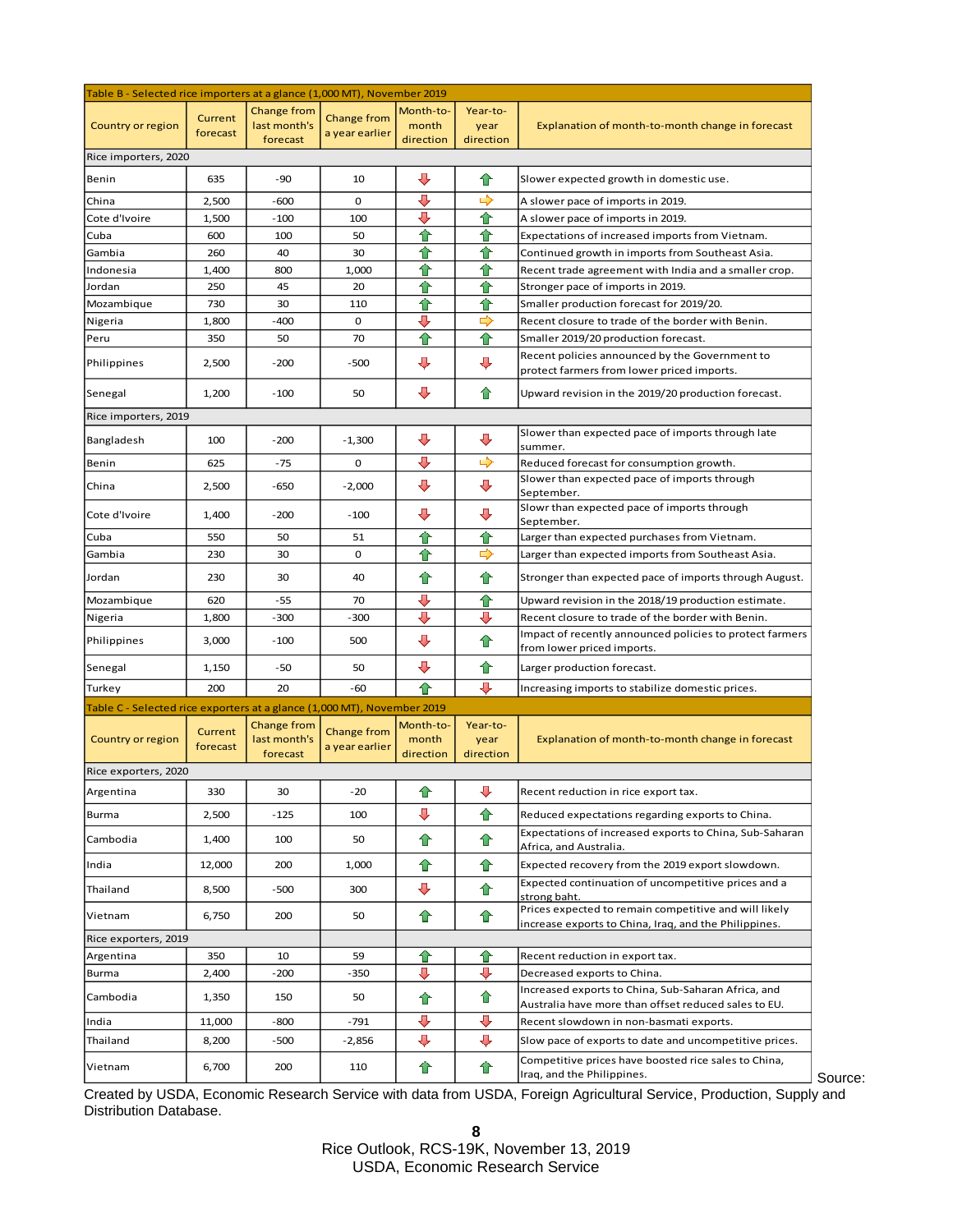On an annual basis, expanded 2020 exports from Burma, Cambodia, China, India, Thailand, the United States, and Vietnam are projected to more than offset reduced shipments from Argentina, Australia, Brazil, South Korea, Pakistan, and Paraguay. China's exports continue the rapid pace of expansion that began in 2017 with substantial amounts of rice now shipped to Sub-Saharan Africa, North Africa, and the Middle East. Thailand continues to lose market share in Sub-Saharan Africa, Southeast Asia, and China largely due to uncompetitive prices. India's exports have declined since the 2017 record mostly due to sharply reduced sales to Bangladesh and Sri Lanka, as both countries now import only small quantities of rice. Vietnam's exports continue their slow, but steady expansion since 2017 due to very competitive prices and ample supplies.

For 2020, imports are projected to increase for Afghanistan, Australia, Brazil, Colombia, Cote d'Ivoire, Cuba, Guinea, Indonesia, Kenya, Mozambique, Nepal, Panama, Peru, Senegal, South Africa, the United Arab Emirates, and the United States; with Brazil and Indonesia projected to show the largest increase. Partially offsetting these expected import increases are projected reductions for Bangladesh, Egypt, EU, Iran, Iraq, North Korea, Laos, the Philippines, Singapore, Sri Lanka, and Venezuela. Egypt, Laos, and the Philippines are projected to experience the largest import slowdown in 2020. Nigeria's 2020 imports are projected at 1.8 million tons, unchanged from 2019 but 0.3 million below 2018 imports. China's imports have declined sharply from the 2017 record of 5.9 million tons as China attempts to reduce its huge stocks of rice. See table B below for more detail.

Global rice consumption and residual is projected to be a record 494.0 million tons in 2019/20, down 0.5 million tons from the October forecast but 5.4 million tons above a year earlier. The Philippines and Nigeria account for most of this month's downward revision in 2019/20 global rice consumption and residual. On an annual basis, rice consumption and residual use is projected to be higher than a year earlier in Bangladesh, India, the Philippines, and Vietnam. In contrast, rice consumption is expected to continue to decline in Japan and South Korea due to diet diversification. U.S. consumption and residual is projected to decline in 2019/20 due to smaller supplies.

Global ending stocks in 2019/20 are projected at a record 177.0 million tons, up 2.0 million tons from the previous forecast and up almost  $3.8$  million tons from a year earlier. This is the  $13<sup>th</sup>$  consecutive year of increasing global ending stocks. India and Thailand account for most of this month's upward revision in global ending stocks. On an annual basis, China, India, the Philippines, and Thailand account for most of the projected increase in global ending stocks. The global stocks-to-use ratio is forecast at 35.8 percent, up from 35.5 percent a year earlier but still below the 2000/01 record of 37.3 percent.

Trading prices for most grades of Thailand's non-aromatic rice were unchanged over the past month, while prices for Thailand's premium aromatic rice decreased more than 9 percent. A relatively strong baht is maintaining Thailand's export prices despite the start of the main season harvest in a couple of weeks. Harvest of the jasmine crop began in early October and is already depressing prices. Thailand's 100 percent Grade B long-grain milled rice for export remains quoted at \$407 per ton. Vietnam's trading prices are unchanged from a month earlier as well, with Vietnam's 5 percent broken kernels long-grain milled rice currently quoted at \$350 per ton. Vietnam's prices remain steady despite weaker demand from the Philippines and China—both top markets for Vietnam. Vietnam's prices are currently almost \$50 below prices for comparable grades of Thailand's rice, making Vietnam a price-competitive supplier.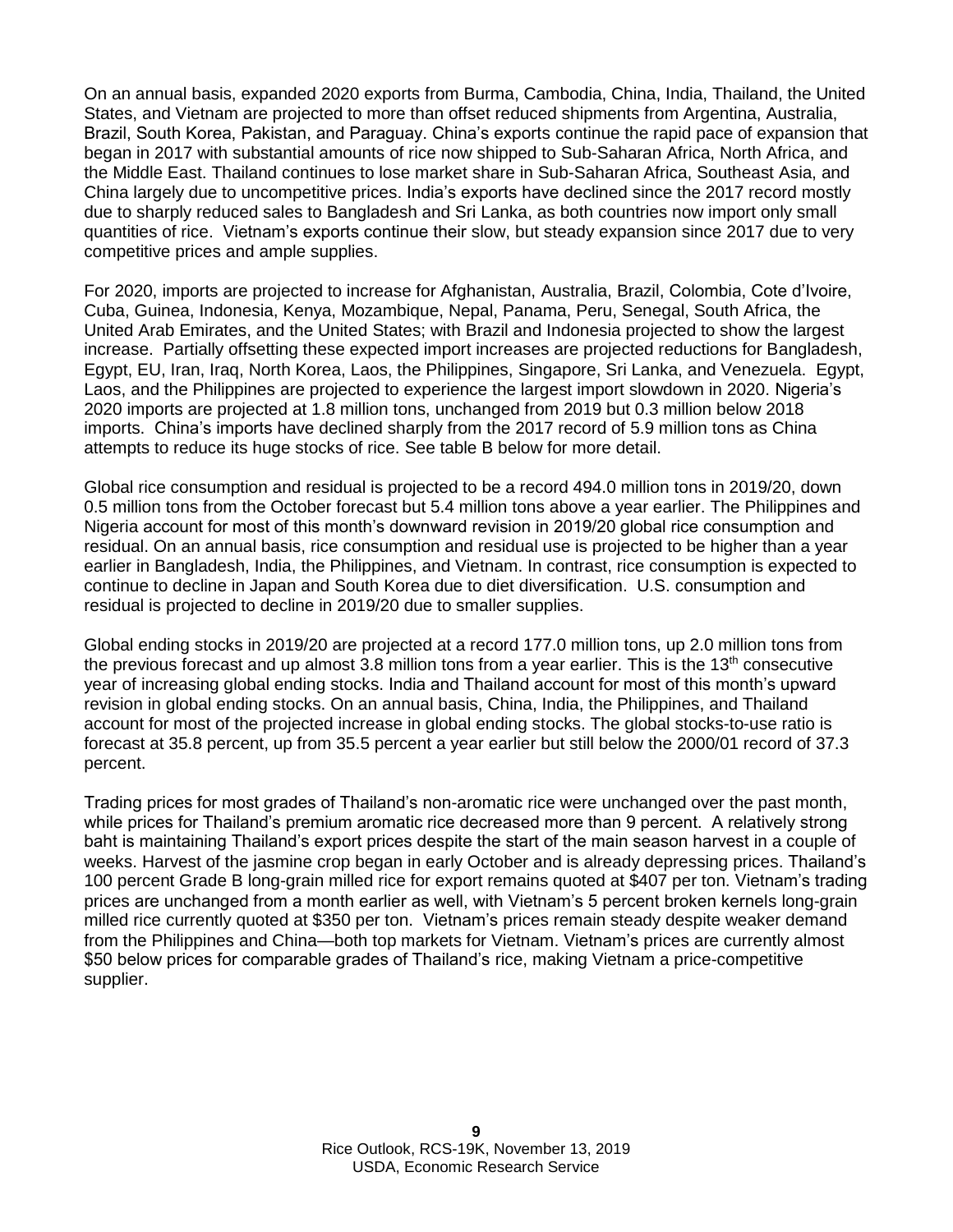#### Figure 3 **Global rice ending stocks in 2019/20 are projected to consecutive year 13th increase for the**



2019/20f = forecasts.

Source: *Production, Supply, and Distribution* database, USDA, Foreign Agricultural Service.

U.S. trading prices for long-grain rice are up \$5 per ton from a month earlier, with prices for U.S. longgrain milled rice, Number 2 Grade, 4 percent broken kernels (free on board a vessel at a Gulf port) currently quoted at \$560 per ton. U.S. long-grain milled prices are currently being supported by large sales to Iraq early in the market year and a substantial reduction in the U.S. crop projection reported in September. The U.S. price difference over Thailand's long-grain milled rice increased \$5 to \$153 per ton in early November, the highest since December 2018. In contrast to long-grain milled-rice prices, quotes for U.S. medium-grain milled-rice have declined \$15 per ton since early October, with California Number 1 Grade, 4 percent broken kernels (free on board at a domestic mill) quoted at \$810 per ton. For listings of trading prices by exporter and grade of rice, see Table 9 in the Excel file.